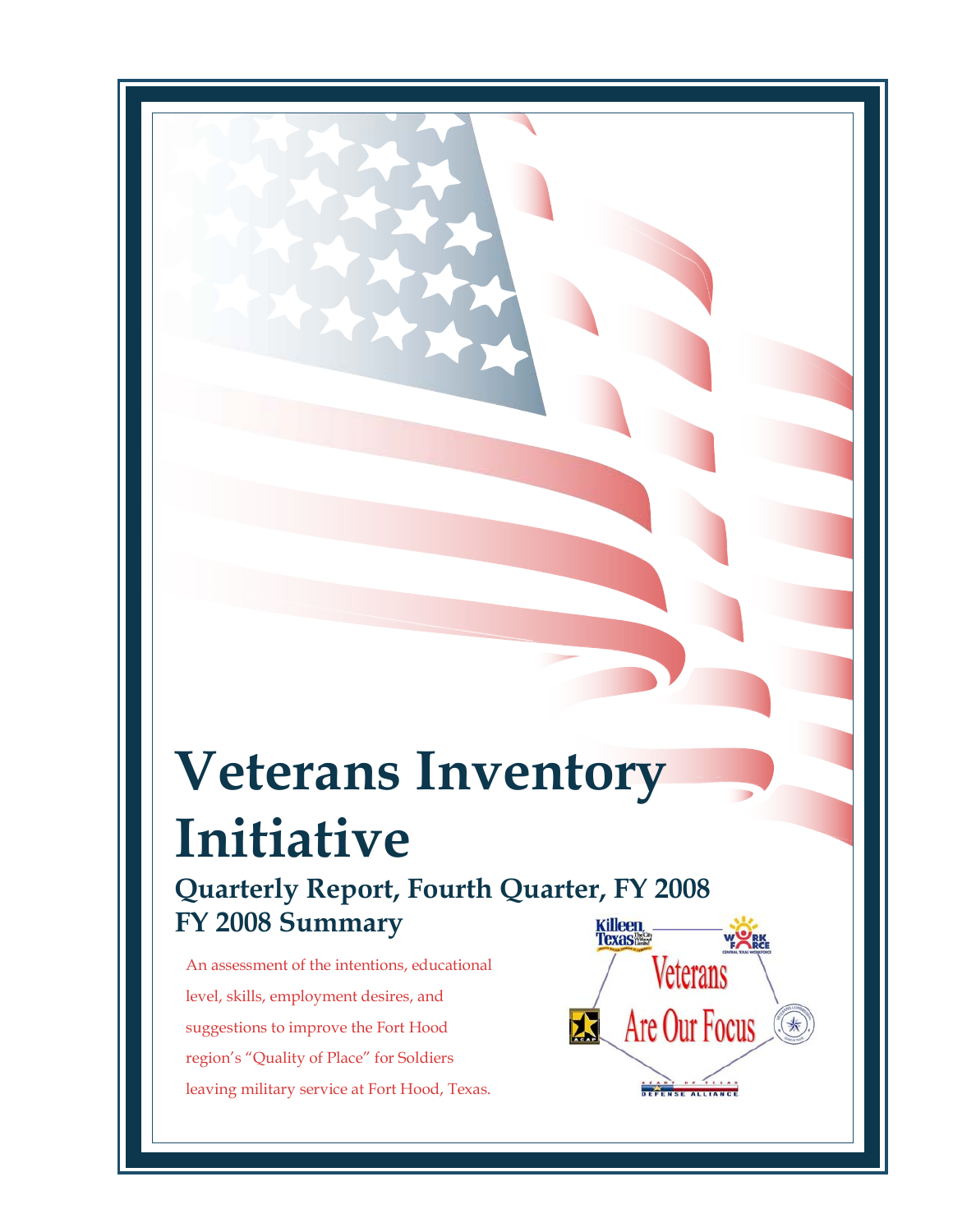

### **Quarterly Report: 4th Quarter, FY 2008**

(July - September 2008)

**A. BACKGROUND**: *Operation Economic Transformation* is the Greater Killeen Chamber of Commerce plan to identify, measure, and capitalize on new and emerging economic development opportunities present in the Fort Hood region. A key recommendation from the report was to regularly administer a survey designed to capture insightful information regarding the skills and desired career fields of veterans separating from military service at Fort Hood. In July 2006, the following parties entered into a Memorandum of Understanding (MOU) to routinely inventory the intentions, educational level, skills, employment desires, and suggestions of separating Soldiers in order to improve the Fort Hood regional "Quality of Place":

- Fort Hood Adjutant General/Army Career and Alumni Program (ACAP)
- Workforce Solutions of Central Texas Board
- Workforce Solutions of Central Texas Service Centers
- Greater Killeen Chamber of Commerce
- Heart Of Texas Defense Alliance
- Texas Veterans Commission

Data is collected via a voluntary twelve-question survey administered during either the Transition Assistance Program (TAP) workshop or installation final clearance<sup>1</sup>. The purpose for the collection and analysis of this data is threefold:

 1. Develop and retain the region's skilled and motivated military Veteran workforce;

 2. Foster innovation and entrepreneurship; retain existing businesses, and attract new business to the region; and

 3. Align the efforts of the participating agencies to enhance options for current and future/potential residents.

#### **B. DEMOGRAPHICS**

For the 4<sup>th</sup> Quarter (July through September 2008):

 1. 746 Soldiers completing their military service at Fort Hood responded to the survey.

 2. 84 percent of respondents were leaving military service prior to becoming retirement-eligible (428 reponses/57%), or were being medically discharged (199 responses/26.5%).

 3. 15.9 percent (119 respondents) were retiring after 20 or more years of service.

<sup>&</sup>lt;u>neting</u><br><sup>1</sup> Retiring Soldiers may participate in TAP up to two years prior to their retirement date, while non-retiring Soldiers may participate up to one year in advance. However, the Transition Services Manager reports the majority of soldiers attend the TAP workshop 6 months or less before separation. Approximately 65% of the soldiers attend the nonmandatory TAP workshop. 74% of those soldiers respond to the Veterans Inventory Initiative survey.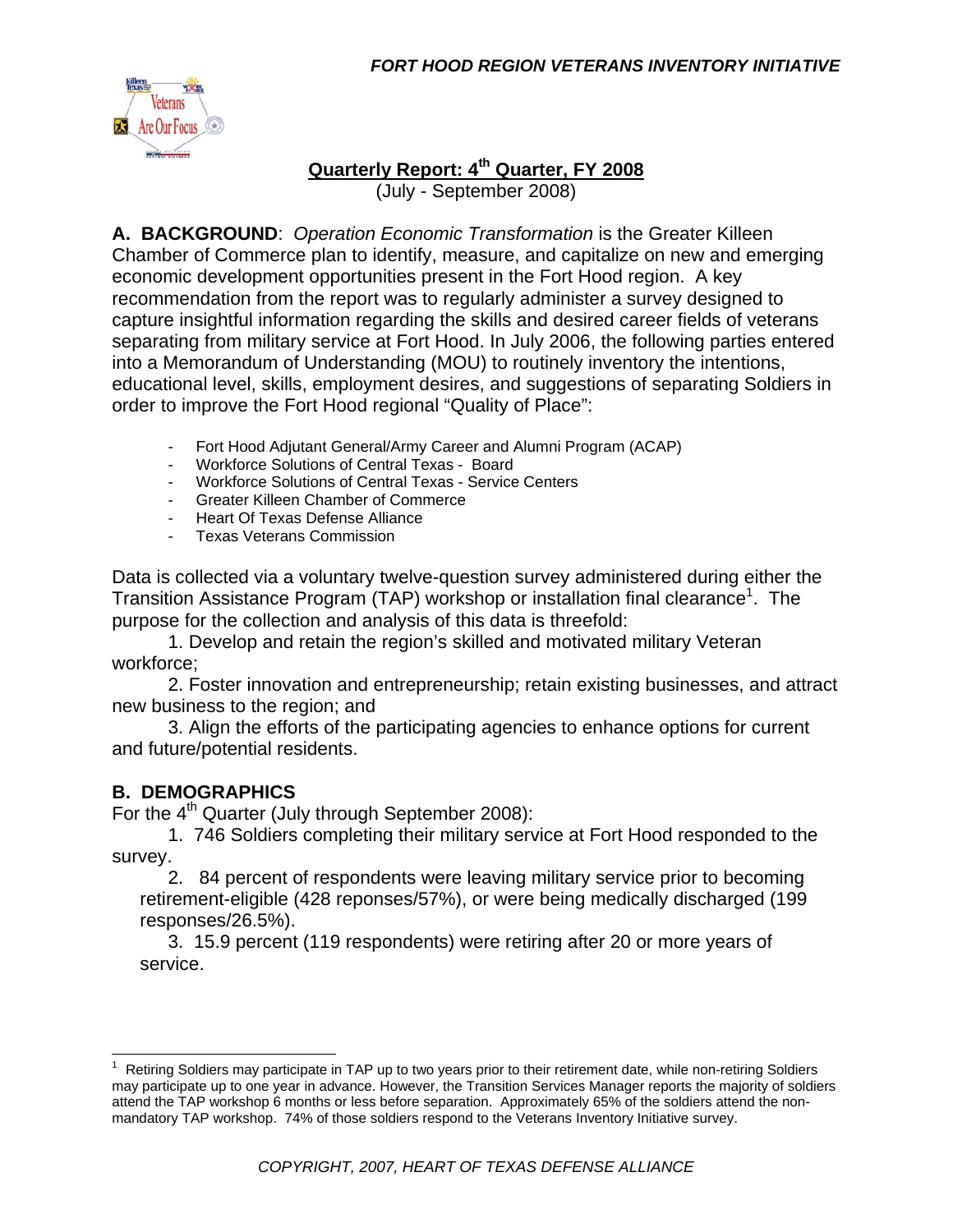

#### **DEMOGRAPHIC DISTRIBUTION**



- 4. For fiscal year 2008 (October 2007 September 2008):
	- a. 3407 Soldiers completing their service have responded to the survey.
	- b. 1837 (53.9%) were in the category of ETS/Administrative discharge.
	- c. 845 (24.8%) were being medically discharged.

d. 720 (21%) indicated their intention to retire with 20-plus years of military service.

5. For fiscal year 2008 (October 2007 – September 2008): 7025 Soldiers ended their military service at Fort Hood. During FY 2007, there were 7750.

A comparison of the percentages corresponding with the reason cited for leaving the service by quarter and for fiscal years 2007 and 2008 is as follows:



 6. Trends. In FY 2008, approximately 9 percent fewer Soldiers ended their service at Fort Hood compared to 2007. The numbers citing ETS or administrative discharge declined by almost 1000 Soldiers (a decrease of 14.2%); Soldiers being medically discharged rose 9.3%, reflecting the continuous deployments from Fort Hood as well as the Warrior Transition Brigade (WTB) continuing to reduce the backlog of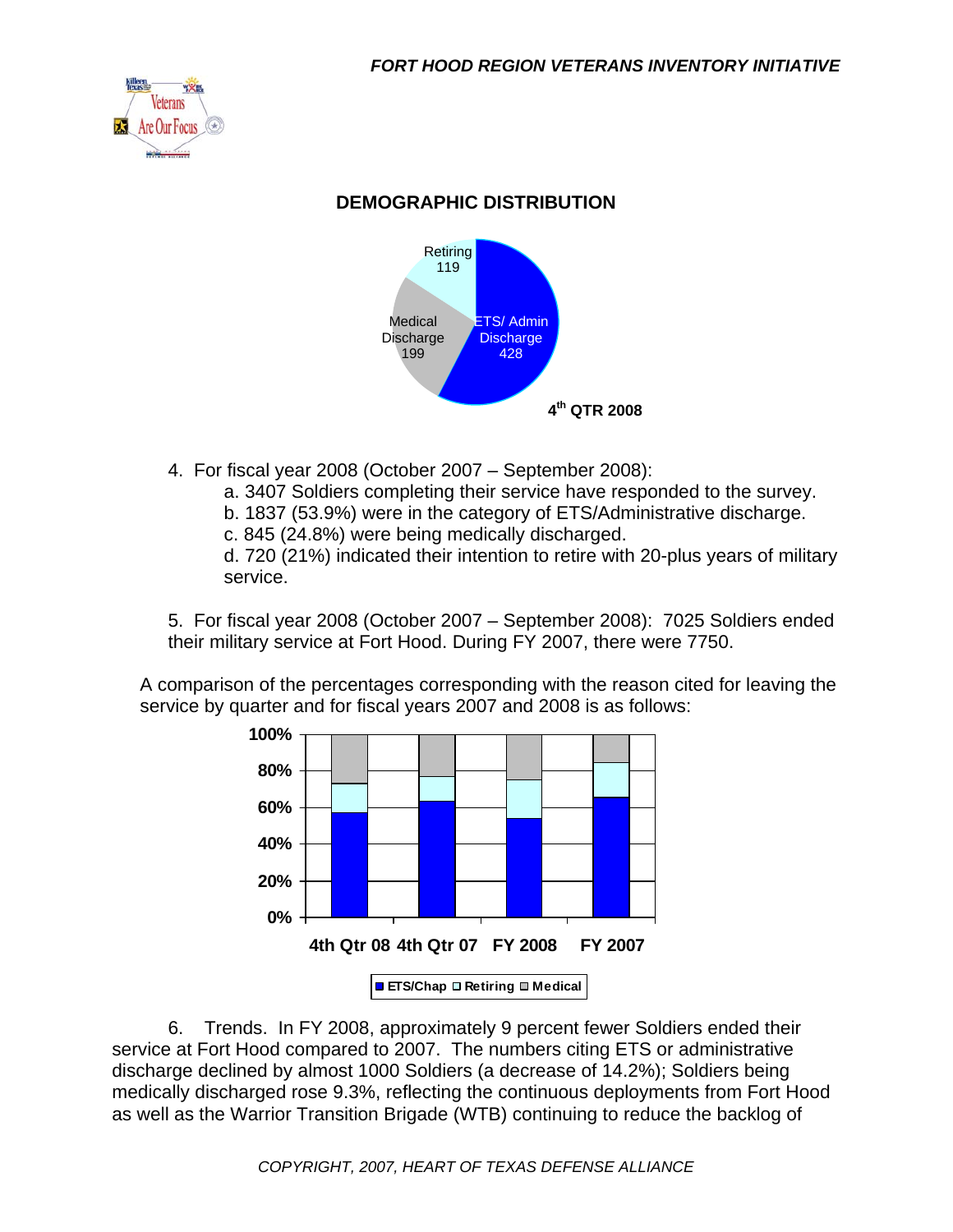

medically non-deployable Soldiers. One of several possible reasons for the decrease in non-retirement eligible Soldiers separating from the service is the general condition of the economy nationally. With rising unemployment rates and uncertainties in the civilian sector, there may be an appeal to the steady income and benefits afforded by military service. Additionally, selective retention bonuses (tax-free if re-enlistment occurs during a deployment) likely provided a strong incentive for many Soldiers.

**C. INTENTIONS ON STAYING IN THE REGION**: The respondents were surveyed regarding their intentions about remaining in the region (within 30 miles of Fort Hood – generally equating to the Temple-Killeen-Fort Hood Metropolitan Statistical Area) when their service ended.

 1. 233 respondents (representing 31% of all respondents) indicated they intended to stay in the region.

This data represents:

a. 77 retirees (64.7% of all retirement eligible respondents)

b. 156 (24.8%) non-retirement eligible respondents

c. 191 (25.6%) responded they did not intend to stay in the region, but would do so if desirable employment were available.

INTENDING TO STAY IN THE REGION WHEN SERVICE ENDS



 2. For fiscal year 2008 (October 2007 to September 2008) a total of 1200 Soldiers (35.2% of all respondents) leaving the service at Fort Hood indicated they intended to remain in the region once their service was completed.

 3. Trends and Conclusions. The percentage of separating Soldiers indicating they intended to remain in the region rose slightly in FY 2008 compared to FY 2007 (35.2% versus 34%). More Soldiers completing the survey in the 1<sup>st</sup> Quarter (39.9%) and  $2^{nd}$  Quarter (38.5%) stated they intended to remain in the region compared to  $3^{rd}$ and  $4<sup>th</sup>$  Quarter (31%). The number of respondents rose significantly in the  $2<sup>nd</sup>$  and  $3<sup>rd</sup>$ quarters, likely because of the impact of the extension of deployments to 15 months that occurred in late 2007. In the  $4<sup>th</sup>$  Quarter, 191 (25.6%) additional respondents would

*COPYRIGHT, 2007, HEART OF TEXAS DEFENSE ALLIANCE*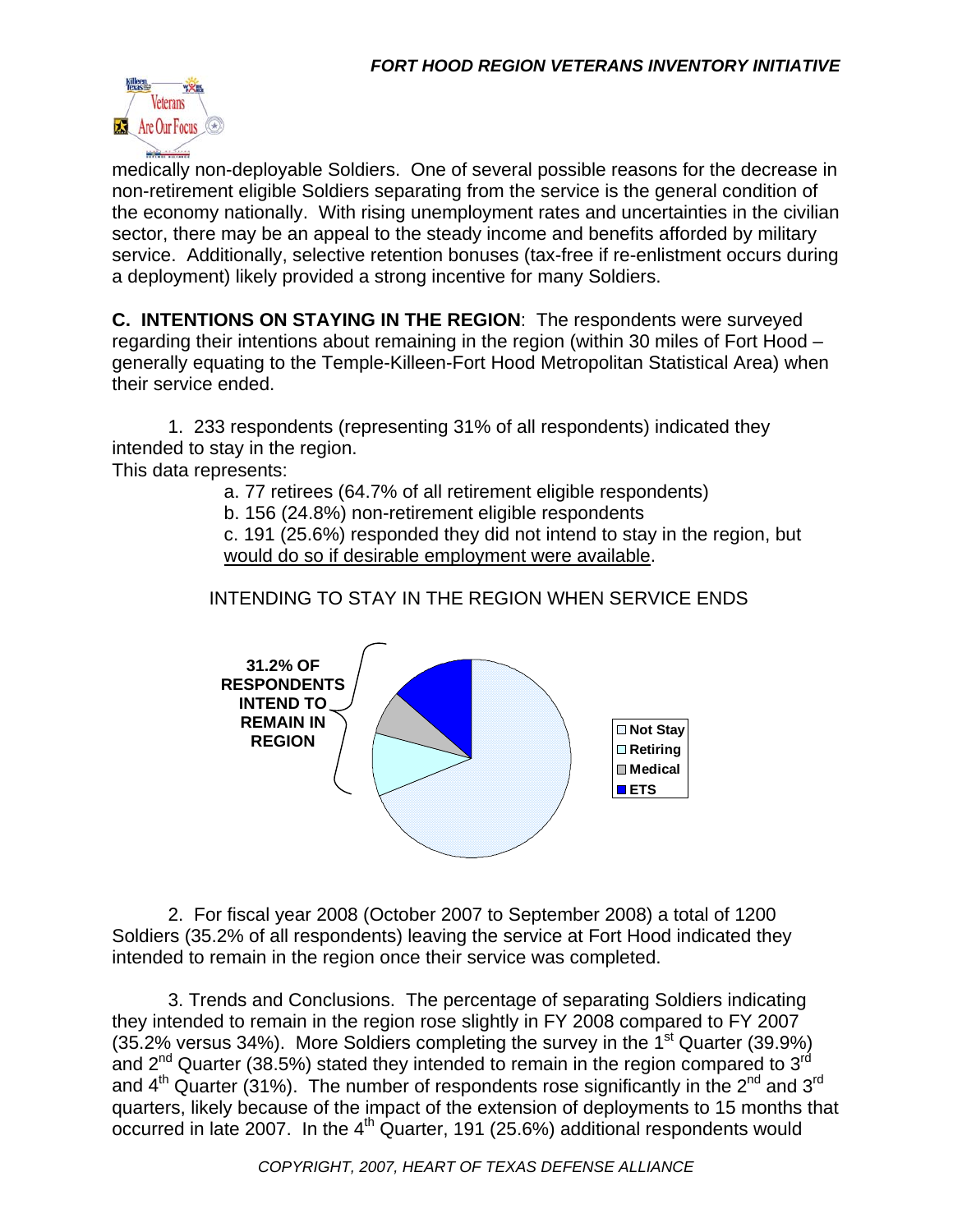

stay in the region if desirable employment were available. This number rose over four percent from the three previous quarters. Again, this may reflect the state of the national economy and the "enduring" nature of Fort Hood. Predictable/dependable employment in the region is an important factor in the decisions separating Soldiers are making. The data remains consistent in that an additional 20-25% of separating Soldiers would remain in Central Texas (well over half of all respondents) for desirable employment opportunities.



For fiscal year 2008, 22 percent of Soldiers leaving Central Texas would stay if the type of employment the respondent's desire was available. Retiring Soldiers represent 477 of the number remaining in the region – an average of 40 per month.

 4. While the Veterans Inventory Initiative only surveys the intent of Soldiers departing the service, it is possible to more accurately track the disposition of the retiring population, using annual data from the Retired Army Personnel System, which provides the actual numbers of retired Soldiers to zip code level. Comparing February 2008 to October 2008, there were 16,673 retires living in the Killeen-Temple-Ft. Hood MSA, an increase of 214. Several cities experienced growth rates exceeding the MSA average.

|                       | FEBRUARY 2008 | OCTOBER 2008 | <b>DIFFERENCE</b> | % CHANGE       |
|-----------------------|---------------|--------------|-------------------|----------------|
| <b>KILLEEN</b>        | 7798          | 7968         | 170               | 2              |
| <b>COPPERAS COVE</b>  | 2991          | 3005         | 14                | O              |
| <b>HARKER HEIGHTS</b> | 1770          | 1816         | 46                | 2.5            |
| <b>TEMPLE</b>         | 1097          | 1120         | 23                | $\overline{2}$ |
| <b>KEMPNER</b>        | 880           | 890          | 10                |                |
| <b>BELTON</b>         | 806           | 808          | $\overline{2}$    | 0              |
| <b>LAMPASAS</b>       | 340           | 339          | -1                | 0              |
| <b>GATESVILLE</b>     | 339           | 341          | 2                 | 0              |
| <b>NOLANVILLE</b>     | 239           | 254          | 15                | 5.9            |
| <b>SALADO</b>         | 199           | 205          | 6                 | 2.9            |
| <b>MSA</b>            | 16459         | 16673        | 214               |                |

The military retiree rate of growth for north Texas (174 counties less the Killeen-Temple-Fort Hood MSA) was 2 percent for the same period.

*COPYRIGHT, 2007, HEART OF TEXAS DEFENSE ALLIANCE*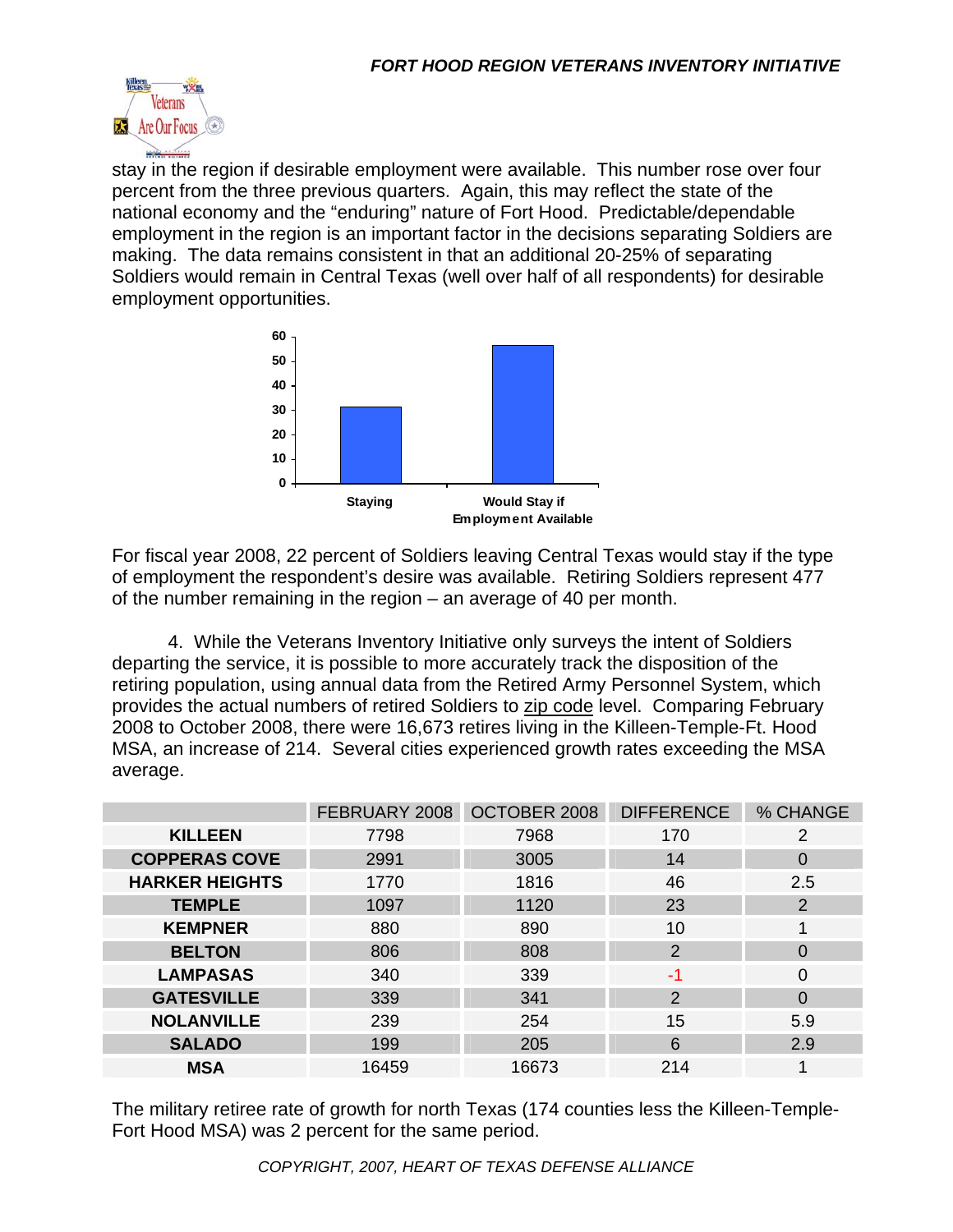

The data for rates of growth remains relatively consistent this quarter with 6 communities meeting or exceeding the MSA growth rate. In FY 2007, a total of 521 retiring Soldiers indicated they intended on remaining in the region. While the chart above reflects net increases or decreases, further analysis is needed to determine if there is an identifiable trend.

**D. MILITARY OCCUPATIONAL SPECIALTY (MOS) ANALYSIS:** Departing Soldiers represent 138 different Military Occupational Specialties. However, 72.3 percent (526 respondents) can be grouped into five general areas: Combat Arms, Maintainers/Repairers, Logistics/ Transportation, Info Technology/ Communications and Medical.



#### **COMBAT ARMS**

Given the types of units at Fort Hood (seven Brigade Combat Teams and one Fires Brigade) and deployment cycles, the number of Combat Arms Soldiers leaving the service is predictable. Most, if not all, will be combat veterans of the Iraq/Afghanistan campaigns, which have a distinctive small-unit focus by their nature. Therefore, in addition to the skills listed below, these Soldiers would likely have extensive leadership and staff planning skills that far surpass those of their civilian peers.

| <u>UUUUU III CUMBA AMIIS CUMBIIST ZII DEICENT UI MIT IEPUNGU MENS.</u> |                                                                                                                                                   |  |
|------------------------------------------------------------------------|---------------------------------------------------------------------------------------------------------------------------------------------------|--|
| Infantry $(75)$                                                        | Member or leader who individually employs small arms/heavy anti-                                                                                  |  |
|                                                                        | armor weapons in support of combat operations                                                                                                     |  |
| Armor $(47)$                                                           | Member or leader who employs main battle tanks or cavalry fighting<br>vehicles in combat operations, and performs reconnaissance and<br>security. |  |

Soldiers in combat arms comprise 24 percent of the reported fields.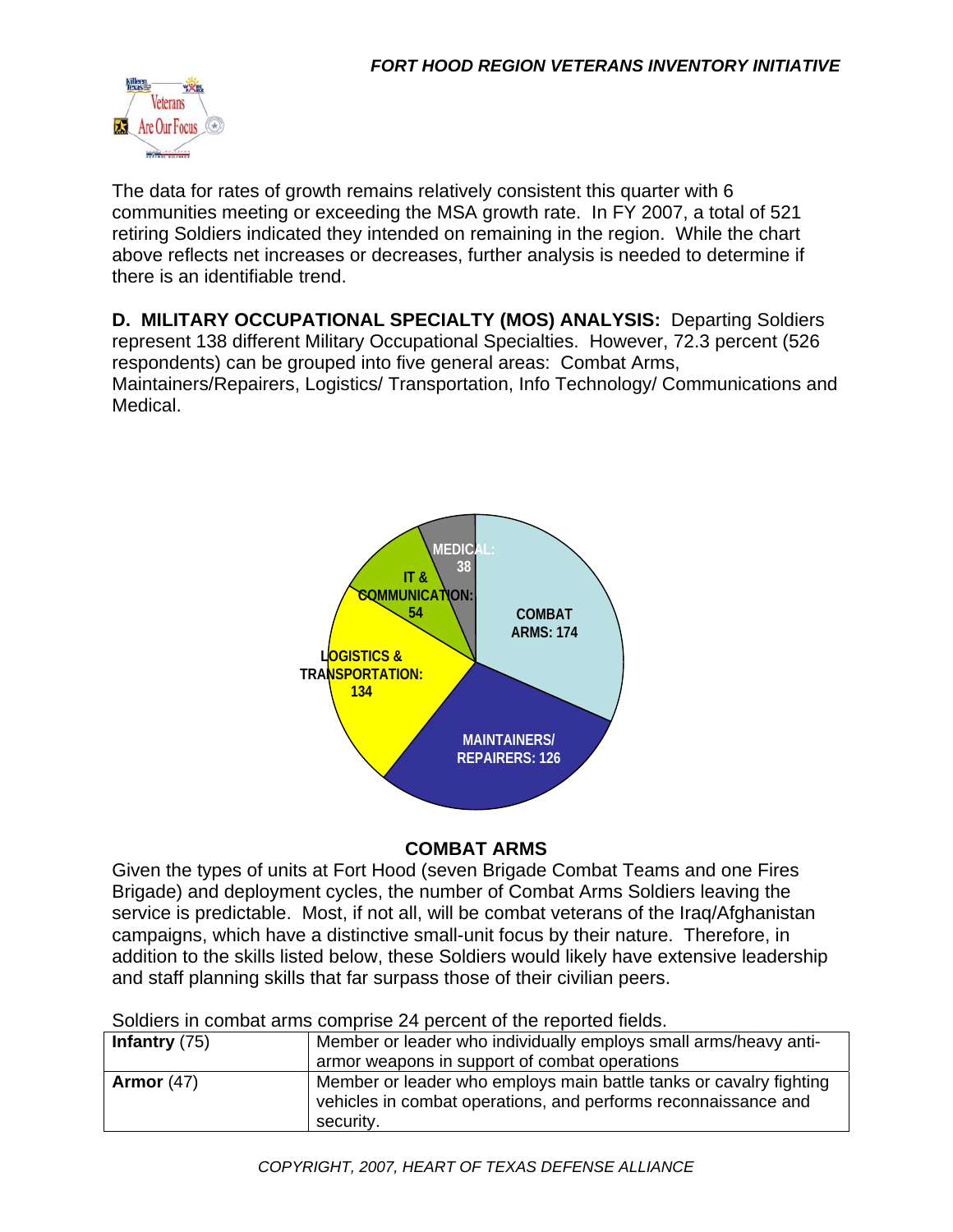

| <b>Field Artillery (33)</b>          | Operate or supervise high technology cannon artillery weapons,<br>automated tactical data systems, intelligence activities, target<br>processing, radar operations, artillery surveying operations, or<br>meteorological observation |
|--------------------------------------|--------------------------------------------------------------------------------------------------------------------------------------------------------------------------------------------------------------------------------------|
| <b>Air Defense Artillery</b><br>(19) | Operate command/control/communications/computer information<br>systems or the lightweight, highly mobile Avenger or medium weight<br>Patriot Air Defense Missile systems.                                                            |

#### **MAINTAINERS/ REPAIRERS**

Soldiers that work in the field of maintenance and repair comprise 17.4 percent of the population.

| <b>Aviation repairers (46)</b>           | 13 different enlisted specialties (less pilots and air traffic controllers)<br>ranging from aircraft structural repairers to airframe-specific<br>armament/electrical/avionics system repairers.                                                                                                                                                             |
|------------------------------------------|--------------------------------------------------------------------------------------------------------------------------------------------------------------------------------------------------------------------------------------------------------------------------------------------------------------------------------------------------------------|
| <b>Tracked Vehicle</b><br>Mechanics (30) | Perform or supervise unit maintenance, diagnose, and troubleshoot<br>malfunctions on gas turbine and diesel power plants; the suspension,<br>steering, hydraulics, auxiliary power units, and the armament/fire<br>control systems on tracked vehicles including the M1 Abrams main<br>battle tank and Bradley Fighting Vehicle.                             |
| Special purpose (27)                     | 8 different low-density fields that require a degree of technical skills<br>that would support the repair and maintenance of Army vehicles and<br>equipment. These skills include metal workers (welders),<br>machinists, small arms and fire control repair, power generation and<br>special purpose equipment (such as HVAC and refrigeration<br>systems). |
| <b>Wheeled Vehicle</b><br>Mechanics (23) | Supervise and perform unit, direct support and general support level<br>maintenance and recovery operations on light and heavy wheeled<br>vehicles, their associated trailers and material handling equipment.                                                                                                                                               |

#### **LOGISTICS AND TRANSPORTATION**

Soldiers serving in the logistics and transportation fields comprise 18.5 percent of reported fields.

| <b>Motor Transport</b><br>Operator (33)         | Supervise (truck master/dispatcher) or operate wheel vehicles<br>ranging from sedans/High-Mobility Multipurpose Wheel Vehicles (i.e.<br>Humvee) to the Heavy Equipment Transporter (capable of line<br>hauling a main battle tank) to transport personnel and cargo. Many<br>respondents indicated they possess a Commercial Driver's License<br>(CDL). |
|-------------------------------------------------|---------------------------------------------------------------------------------------------------------------------------------------------------------------------------------------------------------------------------------------------------------------------------------------------------------------------------------------------------------|
| <b>Automated Logistical</b><br>Specialists (32) | Supervise and perform management or stock record/warehouse<br>functions pertaining to receipt, storage, distribution and issue, and<br>maintain equipment records and parts.                                                                                                                                                                            |
| <b>Petroleum Supply</b><br>Specialists (24)     | Supervise the receipt, storage, accountability, and cares for<br>dispensing, issuing and shipping bulk or packaged petroleum, oils,<br>and lubricants.                                                                                                                                                                                                  |
| <b>Unit Supply</b>                              | Supervise or perform duties involving the request, receipt, storage,                                                                                                                                                                                                                                                                                    |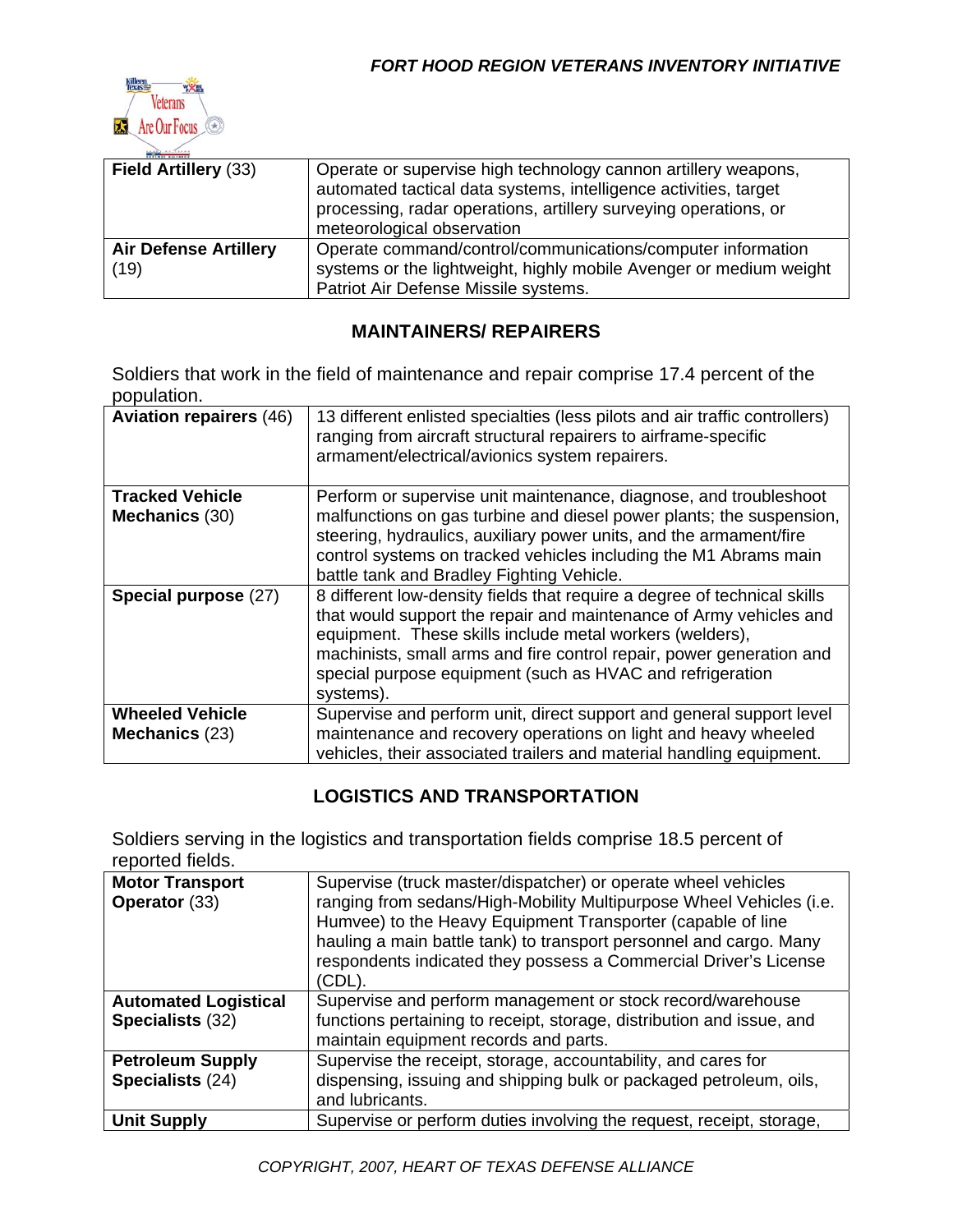

| Specialists (18)          | issue, accountability, and preservation of individual, organizational,<br>installation, and expendable supplies and equipment. |
|---------------------------|--------------------------------------------------------------------------------------------------------------------------------|
| <b>Food Service</b>       | Supervise or prepares, cooks and serves food in field or garrison                                                              |
| Specialists (18)          | food service operations.                                                                                                       |
| <b>Transportation</b>     | Monitor, control, and supervise the movement of personnel,                                                                     |
| <b>Management</b>         | equipment, and cargo by rail, highway, and water.                                                                              |
| <b>Coordinators (3)</b>   |                                                                                                                                |
| <b>Shower/Laundry and</b> | Supervise or performs personnel laundry and shower operations and                                                              |
| <b>Clothing Repair</b>    | repairs personnel clothing and light textiles.                                                                                 |
| Specialists (2)           |                                                                                                                                |
| <b>Water Treatment</b>    | Supervise or performs installation, operation of water purification                                                            |
| Specialists (2)           | equipment, water storage and distribution operations and activities.                                                           |

#### **INFORMATION TECHNOLOGY AND COMMUNICATIONS**

The information technology and communications field makes up 7.4% of the fields reported.

| <b>Signal Support</b><br><b>Systems Specialist</b><br>(17)                        | Supervise, install, employ, maintain, troubleshoot and assist users<br>with battlefield signal support systems, terminal devices, satellite<br>communications equipment and automated telecommunications<br>computer systems, to include local area networks, wide area<br>networks and routers. Integrate signal systems and networks;<br>performs unit level maintenance on authorized signal equipment and<br>associated electronic devices; train and provide technical assistance<br>to users of signal equipment.                   |
|-----------------------------------------------------------------------------------|-------------------------------------------------------------------------------------------------------------------------------------------------------------------------------------------------------------------------------------------------------------------------------------------------------------------------------------------------------------------------------------------------------------------------------------------------------------------------------------------------------------------------------------------|
| <b>Information</b><br><b>Technology Specialist</b><br>(13)                        | Supervise, install, operate and perform unit level maintenance on<br>multi-functional/multi-user information processing systems,<br>peripheral equipment, and associated devices. Perform analyst and<br>information assurance functions and conducts data system studies.<br>Perform Information Services Support Office (ISSO) duties of<br>printing, publications, records management and Communication<br>Security (COMSEC) custodian functions and certification authority<br>duties in support of the Defense Message System (DMS). |
| <b>Network Switching</b><br><b>Systems Operator (9)</b>                           | Supervises, installs, operates, and performs systems maintenance<br>on large and small electronic switches; system control centers; node<br>management facilities; associated multiplexing and combat net radio<br>interface (CNRI) equipment; short range line of sight radio systems;<br>communications security (COMSEC) devices; and other equipment<br>associated with network switching operations.                                                                                                                                 |
| Multi-channel<br><b>Transmission Systems</b><br><b>Operator-Maintainer</b><br>(6) | Supervise, install, operate and perform unit level maintenance on<br>multi-channel line-of-site and tropospheric scatter communications<br>systems, communications security (COMSEC) devices, and<br>associated equipment                                                                                                                                                                                                                                                                                                                 |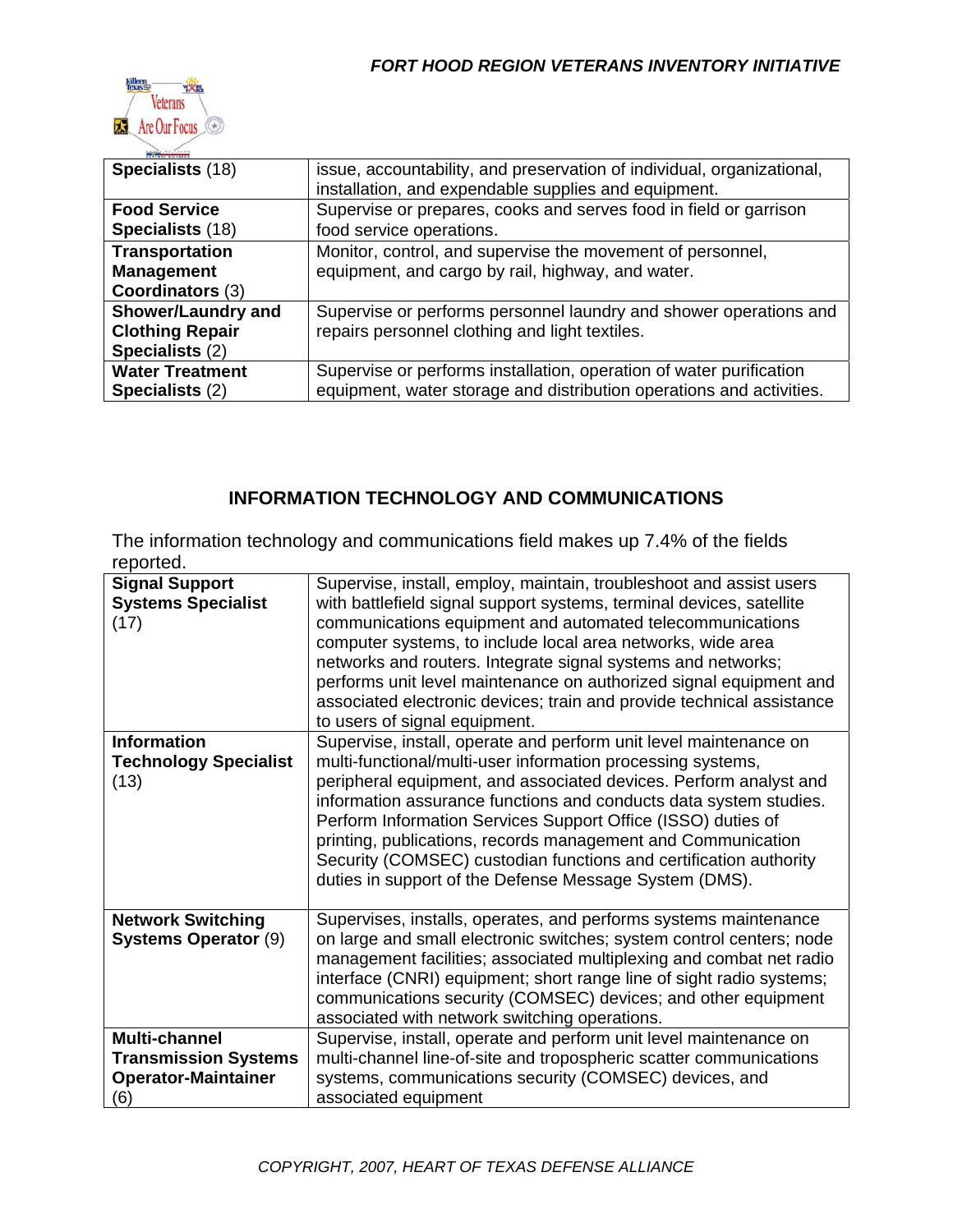

#### **MEDICAL**

Personnel in the medical field make up 5% of the reported fields.

| <b>Health Care Specialist</b><br>(22) | Provide emergency medical treatment, limited primary care, force<br>health protection, evacuation in a variety of operational and clinical<br>settings from point of injury or illness through the continuum of<br>military health care under the supervision of a physician, nurse or<br>physician's assistant. As a field combat medic, provides emergency<br>medical care/treatment at point of wounding on the battlefield or to<br>battle and non-battle casualties during wartime. |
|---------------------------------------|------------------------------------------------------------------------------------------------------------------------------------------------------------------------------------------------------------------------------------------------------------------------------------------------------------------------------------------------------------------------------------------------------------------------------------------------------------------------------------------|
| <b>Other (16)</b>                     | 3 Medical Laboratory Specialists, 2 Biomedical Equipment<br>Specialists, 2 Radiology Specialists and 2 Officers whose specialty<br>was Health Service Administration                                                                                                                                                                                                                                                                                                                     |

**E. DESIRED POST- MILITARY SERVICE EMPLOYMENT:** Respondents are asked to indicate the type (or types) of post-military employment they desire. In order to standardize input for ease of analysis, the survey provides 12 broad categories conforming to industry categories found in the North American Industrial Classification System (NAICS), but respondents may write in and/or amplify any area not listed. The data indicates, for all respondents, the top four categories of post-service employment desired are<sup>2</sup>:

#### **SOLDIER SPOUSE**

| 1. Law Enforcement: | 238 | 1. Medical        | 125 |
|---------------------|-----|-------------------|-----|
| 2. Management:      | 195 | 2. Administration | 92  |
| 3. Administrative:  | 177 | 3. Management     | 74  |
| 4. Computers:       | 165 | 4. Education      | 68  |

| 1. Medical        | 125 |
|-------------------|-----|
| 2. Administration | 92  |
| 3. Management     | 74  |
| 4. Education      | 68  |

For only retirement eligible respondents, the top four categories of desired post-service employment are:

| 1. Administrative: | 80 responses |
|--------------------|--------------|
| 2. Communications: | 35 responses |
| 3. Education:      | 33 responses |
| 4. Management:     | 29 responses |

 $2$  Employers desiring to hire Fort Hood veterans may post their job announcement on the ACAP website (www.acap.army.mil). Large employers with an employment website can post the URL on the ACAP website which will directly link to their employment website. Employers can also coordinate with the Fort Hood Transition Services Manager (Linda Christ at (254)288-6735) to arrange to recruit potential Veteran employees in person Tuesday through Thursday, and briefly address the TAP workshop (industry they represent, skills they are seeking, availability to discuss job opportunities.)

Employers can place a job posting via "Work In Texas" (www.workintexas.com) – a statewide, internet-based job matching system through the Central Texas Workforce Center (254) 200-2020.

The Texas Veterans Services staff work closely with the Central Texas Workforce Business Services including job development, direct referrals, and military skills-civilian occupations matching. Contact Jerry Butts (Killeen: (254)200- 2026) or Eugene Hall (Temple: (254)773-1607, ext. 4032) for more information.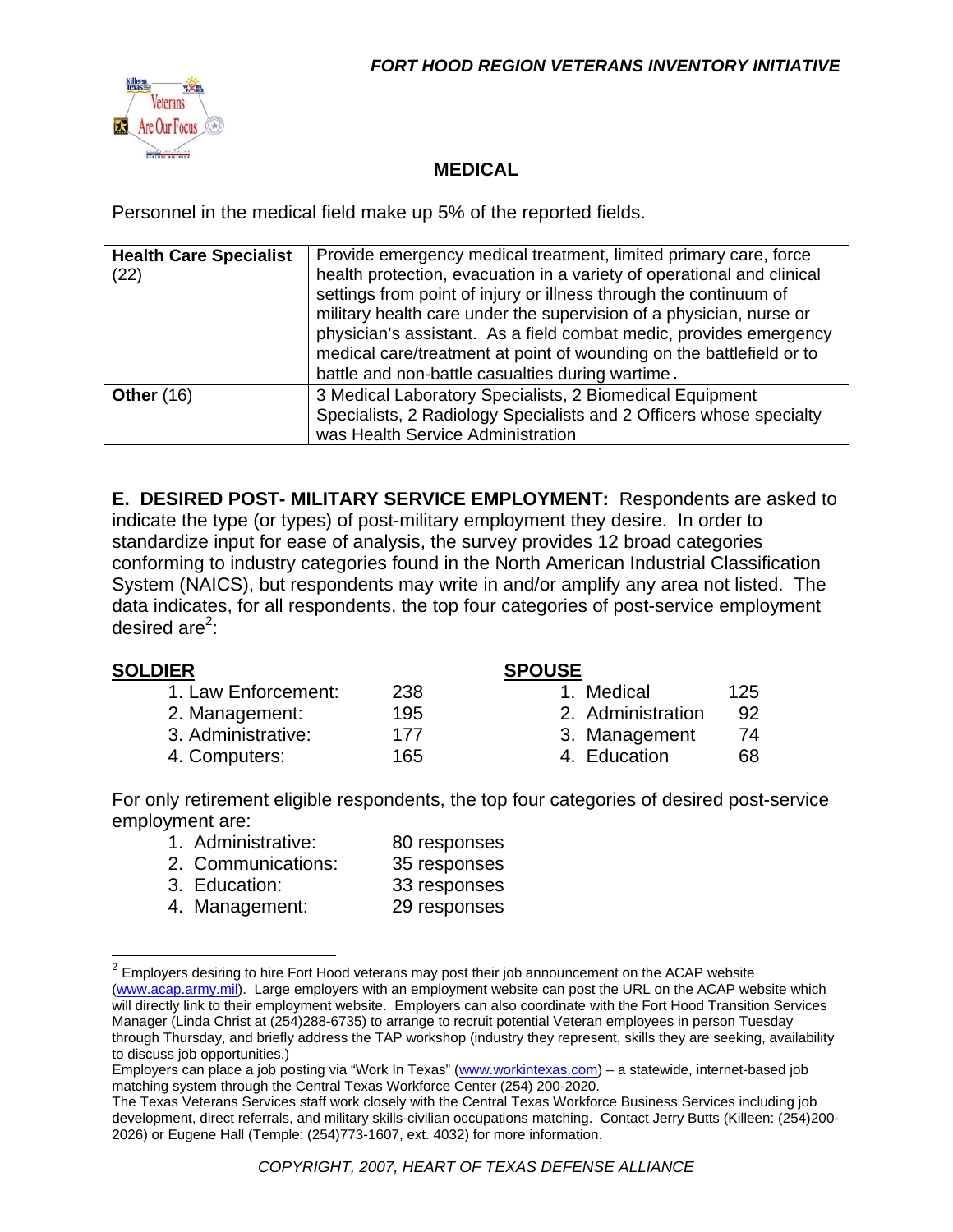![](_page_9_Picture_1.jpeg)

Officers and Non-Commissioned Officers eligible to retire have spent many years leading increasingly larger and more complex organizations, are graduates of an Army Professional Education system that focuses on developing their leadership skills, and have demonstrated success as a result of their longevity of service. In most cases, their skills would include human resource development, supervision of large numbers of subordinates, fiscal planning, etc. Therefore, Management and Administration are areas of post-service employment that are consistent with their training and experience.

Soldiers leaving the military prior to becoming eligible for retirement have consistently rated Law Enforcement within the top two categories for post-service employment. Given the skills of the predominant Military Occupational Specialties (Combat Arms), a high rate of recent combat experience, and advanced educational attainment of the respondents, a wide range of possibilities available in the Law Enforcement area is apparently appealing. For the first time in eight reports, the number of separating nonretirement eligible Soldiers listed "Computers" as an area of employment interest. The high level of automation/digitization Soldiers are exposed to results in a technologically savvy workforce. The number of retirement eligible soldiers expressing an interest in education as a post military career is higher than in previous quarters.

The *Operation Economic Transformation* Report identified four "target industries" or clusters that present the Greater Fort Hood Region with immediate opportunities for economic growth:

- o Information Technology
- o Transportation and Logistics
- o Healthcare Services
- o Business Services

Clusters are geographic concentrations of interconnected firms and institutions utilizing related applications and serving similar markets. When fully developed, clusters can act as the principal drivers of economic growth and innovation in a region. The report recommended pursuing the development of these four clusters through a coordinated strategy of business retention, recruitment and entrepreneurship.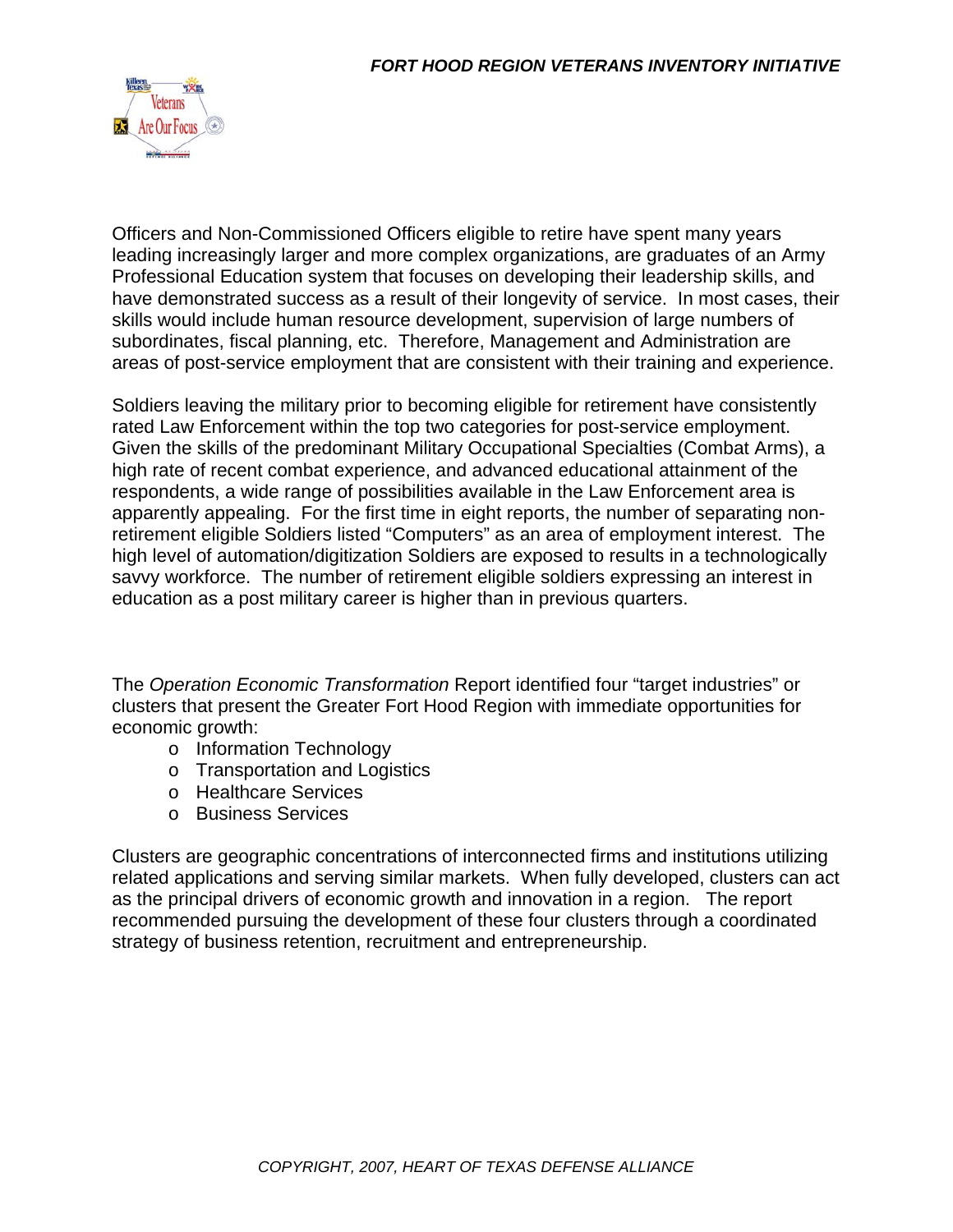![](_page_10_Picture_1.jpeg)

![](_page_10_Figure_2.jpeg)

**F. EDUCATION LEVEL OF THOSE REMAINING IN THE REGION:** Respondents were asked to indicate their highest level of educational attainment. Forty two percent of all respondents indicated they had "Some College" or greater. 9.7% have an Associates degree and 9% have a Baccalaureate degree.

The data depicted below represents only the 233 respondents who indicated they intended to stay in the region upon completion of their service, and is separated by those eligible for retirement and those Soldiers leaving the service that are not retirement eligible. $3$ 

The data indicates that an overwhelming majority (96%) of retirement-eligible respondents who intend on remaining in the region have some post-secondary education. 37 percent list their highest education level as "Some College" and 27 percent have received their Associates degree. 58 percent of non retirement-eligible Soldiers have post-secondary education, with 41 percent indicating they have "Some College."

  $3$  Data is for 77 retirees and 156 non-retirement eligibles;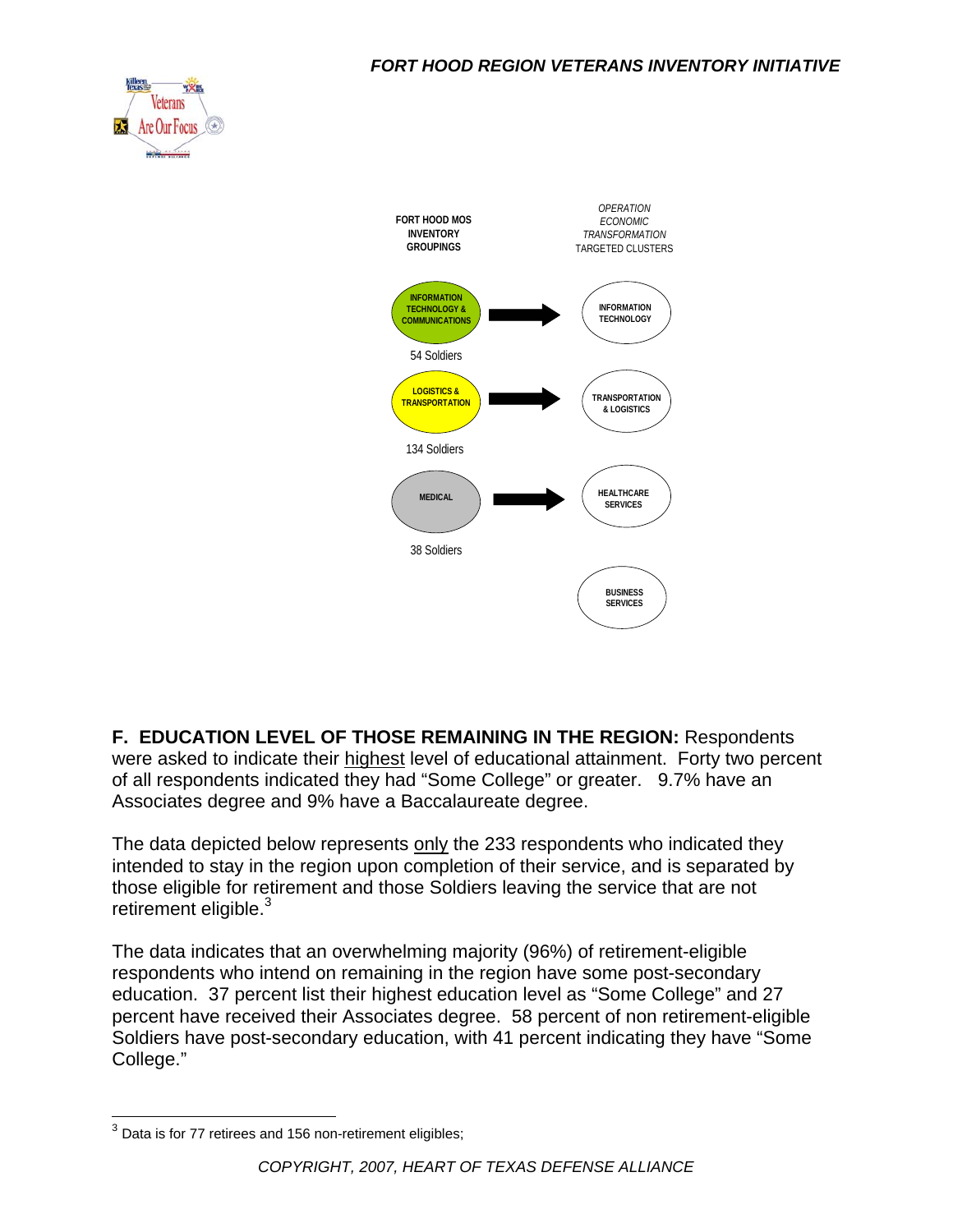![](_page_11_Picture_1.jpeg)

 $\overline{\phantom{a}}$ 

## **HIGHEST LEVEL OF EDUCATION ATTAINED**

![](_page_11_Figure_3.jpeg)

When the highest level of educational attained by Soldiers leaving the service at Fort Hood is expressed as a percentage of all respondents (rate of educational attainment) and compared to educational attainment for Bell County Texas and the state of Texas as a whole, the following comparison can be made<sup>4</sup>:

![](_page_11_Figure_5.jpeg)

#### **EDUCATIONAL ATTAINMENT COMPARISON**

<sup>&</sup>lt;sup>4</sup> Source: Texas Higher Education Coordinating Board; also cited on the Texas A&M University Real Estate Center – Market Overview 2008.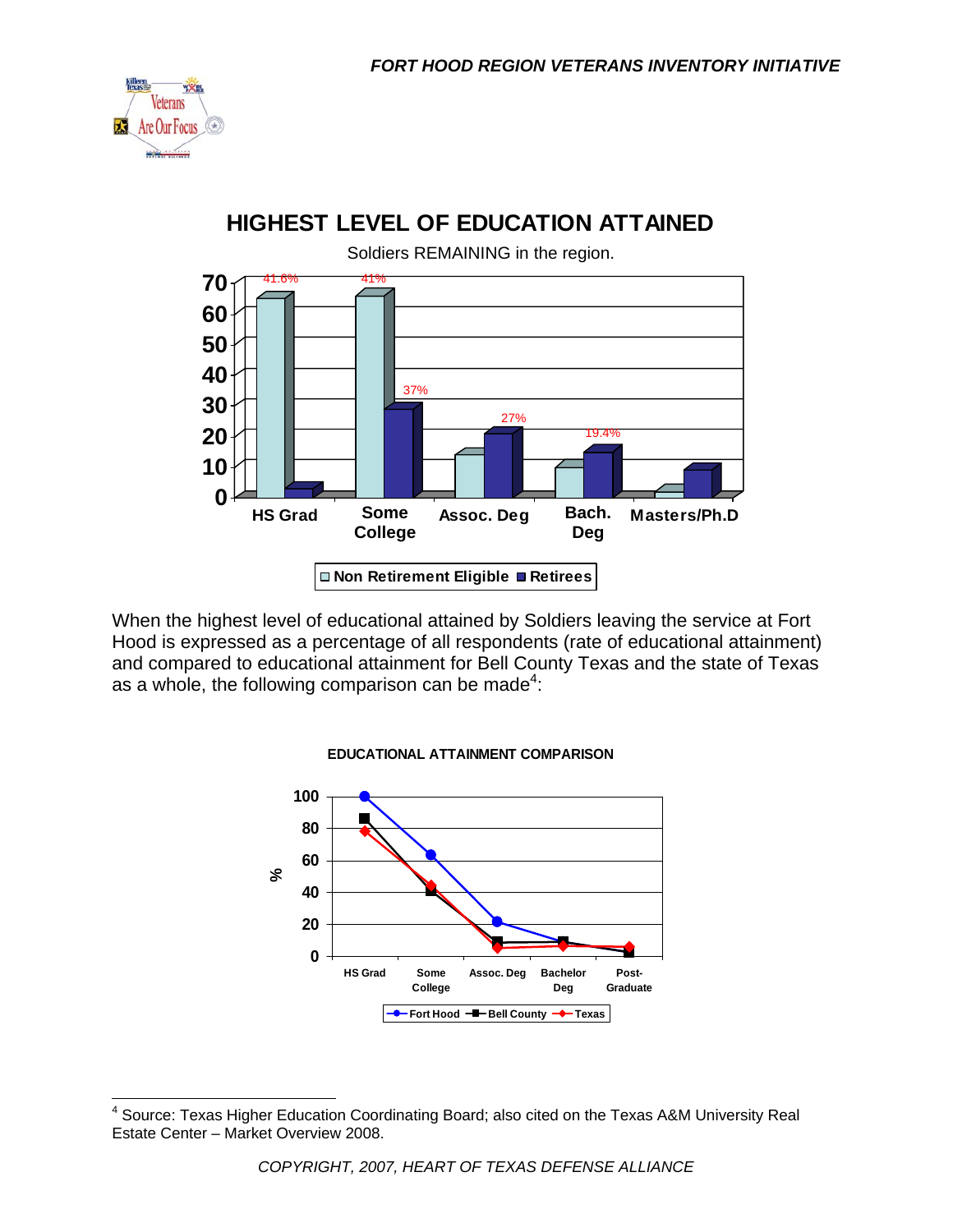![](_page_12_Picture_1.jpeg)

The data indicates Soldiers are better-educated than their civilian counterparts, both in the region and statewide. This is reflective of a high degree of self initiative and demonstrates that Soldiers willingly embrace the notion of lifelong learning. Continuing education is an important component to retention, and it is routine for Soldiers to perform in an increasingly sophisticated and technical operating environment in the execution of their duties.

**G. DESIRED "QUALITY OF PLACE" IMPROVEMENTS:** An important consideration in retaining a talented military Veteran workforce in the Central Texas region upon their separation is how they perceive "Quality of Place." Whereas the more traditional quality of life tends to measure those community factors assuming everyone is attracted by those amenities, "Quality of Place" considers what might be attractive to new residents that accommodates growth and recognizes the benefits of change.

1. Respondents were asked to indicate the improvements they would desire (their perception of the Central Texas Quality of Place) in the general areas of higher education, retail shopping, health care, entertainment, child care, or "other" that would positively affect their decision to remain in the region. Housing and Higher Education tied at 22 percent of respondents. Entertainment (13.6%) and Health Care (10.7%) followed. Less than 10 percent of respondents listed retail shopping and child care as Quality of Place factors they perceived needed improvement.

2. The most frequently recurring response was "other." The survey affords respondents the opportunity to provide additional written comments, and the most often-noted areas respondents perceive needing improvement are:

a. more pay/better jobs (49 comments)

b. crime rate/ traffic/congestion (10 comments)

c. family/ community activities (10 comments, mostly citing a lack of children and family-oriented recreation and entertainment)

 Note: Entertainment and higher education are general survey categories, but respondents have consistently provided amplifying comments on both of those areas. There were at least eleven specific comments from respondents that indicated the upper-level/ graduate educational opportunities were insufficient. Apparently other states are offering free community college tuition to separating Veterans.

3. Perceptions versus reality. Specific comments separating Soldiers cite as desired improvements to the Central Texas "Quality of Place" remain consistent from previous reports. As 75 to 80 percent of Fort Hood Soldiers reside in the communities of Central Texas (98% within 10 miles of the Fort Hood main gate), the comments reflect their perceptions of areas where improvements might further influence their decision to remain in the region when their military service ends. As *Operation Economic Transformation* points out, "Economic development planning that is responsive to new